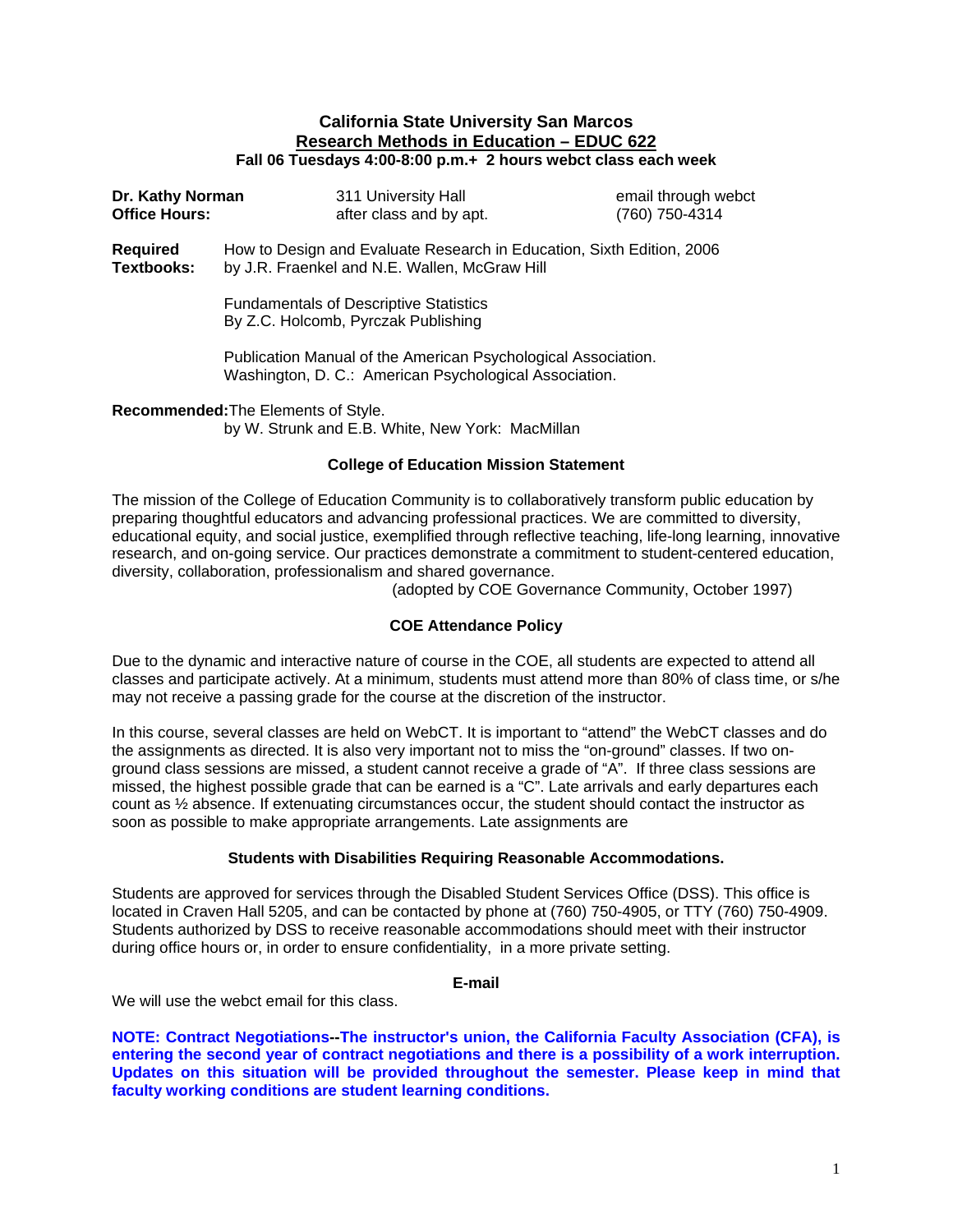#### **Writing**

In keeping with the All-University Writing Requirement, all courses must have a writing component of at least 2,500 words (approximately 10 pages) which can be administered in a variety of ways.

#### **Course Description**

This course is designed to introduce educational practitioners to the fields of educational research and evaluation. It explores quantitative and qualitative methods of designing and conducting research and evaluation in the context of classroom settings. It further examines measurement, assessment, common statistical techniques and methods for critiquing research and program evaluation studies.

#### **Course Objectives**

This course enables students to become effective, confident consumers of research and evaluation by providing a foundation of knowledge in the area of research methods that will enable them to read research and program evaluation reports with enough understanding to determine a study's merits. In addition, students will write a research proposal for a thesis or project that will fulfill the requirements for earning a Masters in Education. Therefore students will:

- Develop a working understanding of research methods and designs for educational settings;
- Enhance their practical understanding of both quantitative and qualitative research methods;
- Be able to analyze the strengths and limitations of educational research studies;
- Be able to determine the appropriate use of educational research in addressing student achievement issues in schools;
- Be able to refer to appropriate sources to find the answers to research and evaluation problems and produce a comprehensive review of the literature;
- Design a proposal for a Masters thesis or project with a clear connection to science, mathematics and/or educational technology.

#### **Assessment of Course Objectives**

| 1. Journal Article                                       | 5%         |
|----------------------------------------------------------|------------|
| 2. ERIC Search                                           | 5%         |
| 3. Literature Review                                     | 10%        |
| 4. Statement of the Problem Section of Research Proposal | 10%        |
| 5. Research Proposal                                     | <b>30%</b> |
| 6. Presentation of Proposal                              | 5%         |
| 7. WebCt Class (Oct. 31)                                 | 10%        |
| 8. Online Discussions                                    | 25%        |

#### **Assessment 1 5% Journal Article**

Read, review and summarize one journal article, reporting on primary source research. Papers should be no more than two pages, 1 inch margins, 12 font, Times New Roman. Include name of journal, author(s) and title of article. Include research problem, highlights of the literature review, elements of the research design/methodology and describe the findings of the research and why those findings are important to educators. Include three questions you have about the research. Observe APA guidelines.

Collect 20 abstracts on a topic of interest to you and turn in a summary of the abstracts. Papers should be

#### **Assessment 2 5%**

#### **ERIC Search**

# no more than two pages, 1 inch margins, 12 font, Times New Roman. Attach abstracts.

# **Assessment 3 10%**

# **Literature Review**

Do a Lit Review on a topic, utilizing primary sources – Prepare a review of no more than 5 pages, 1 inch margins, 12 font, Times New Roman Include a minimum of 10 sources from at least 7 different authors. Observe APA guidelines. Attach a reference page at the end of the review. This page can be the sixth page of your paper.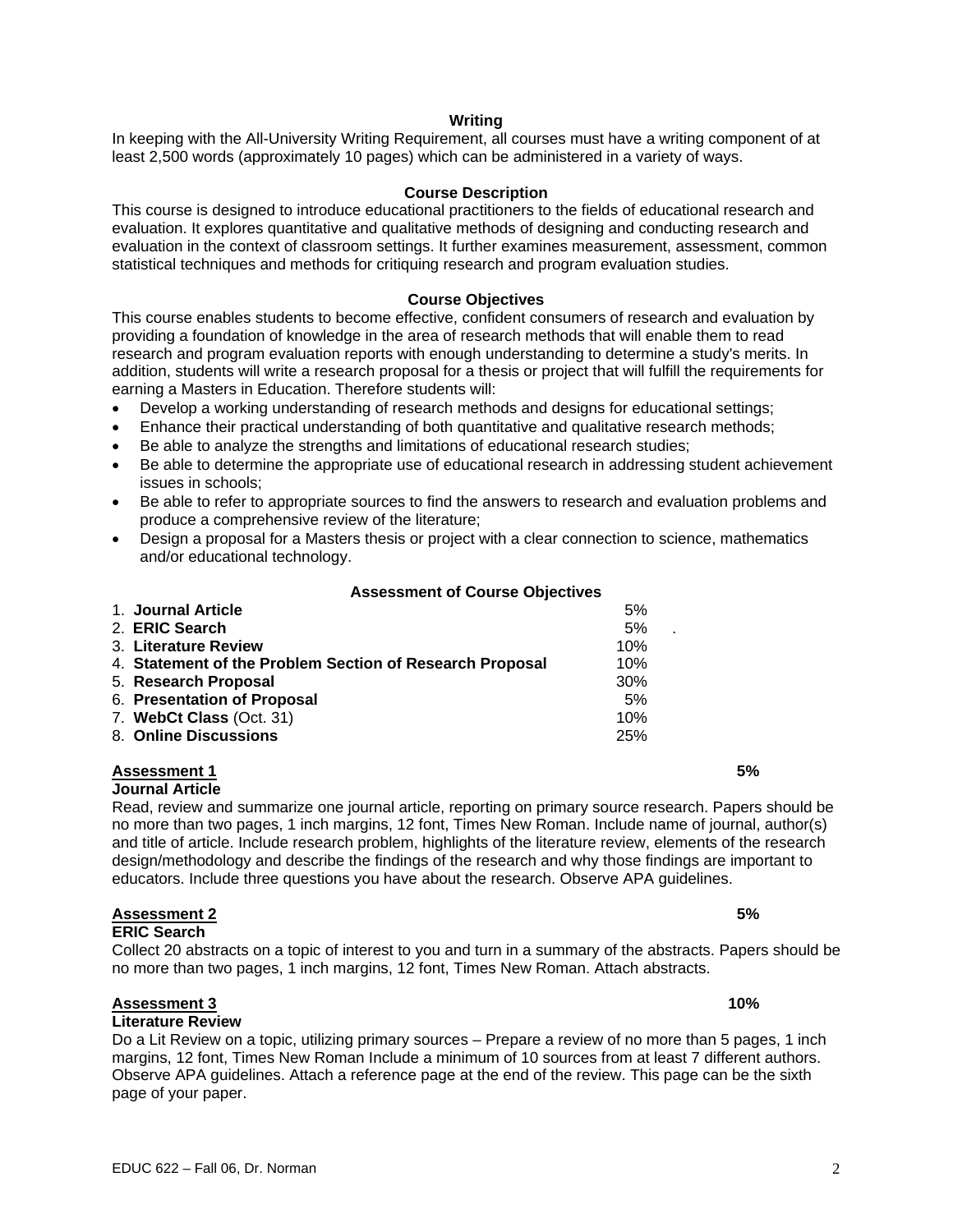# **Assessment 4 10%**

# **Submission of "Statement of the Problem" Section of Research Proposal**

See Assessment 5a below for elements of the Research Problem.

Three-four pages, 1 inch margins, 12 font, Times New Roman. Your research problem must have a science/math/technology education implication(s). State it overtly. Apply the "so what" test.

### **Assessment 5 30%**

# **Research Proposal**

Prepare a formal research proposal. Follow APA format throughout the paper.

Be sure to have an introduction and summary for each chapter.

### Chapter 1

"Statement of the Problem" - ("Narrative hook" intro to topic, the research problem which includes implication(s) for science/math/technology education, justification of the importance of the problem, deficiencies in what we know, and identification of audiences who will potentially benefit from your research study. These elements of the "Statement of the Problem" were completed in assignment #4. Expand that narrative to include the purpose statement and research question(s). For quantitative studies, include the hypothesis and research objectives.

#### Chapter 2

Review of Literature (Based on the review submitted earlier and expanded to include 15 sources from at least 10 different authors.)

#### Chapter 3

Proposed Methodology. Include the design, subjects, materials, procedure, and describe the analysis. References

# **Appendices**

Time Schedule, Budget, Instruments

#### **Assessment 6 5%**

**Presentation-Present proposal** (Nov. 29)

#### **Assessment 7 10% WebCT Class** (Oct. 31) **10%**

# **Assessment 8**

**Online Discussions 25%** 

Class Discussion Questions will be given each class session, and each student is responsible for completing them on the dates indicated on our WebCT class site. Since these discussions account for ¼ of Class Time (2 hours each week), failure to complete them satisfactorily will result in failure of the Class. The 8 Discussions will count 25% of the Course.

Excellent: Reserved for exceptional students. The student is superior in writing, addressing the issue, and participation in the discussion. Outstanding observations and explanations. Entry demonstrates knowledge of the content, text, and class discussions; references to readings, literature researched, and class discussions are clear and included. Use of strong research vocabulary is evident. Student demonstrates scholarly demeanor, and interest in learning beyond the standard expectation. All discussions are on time.

Satisfactory: Discussion entry is acceptable. Writing is satisfactory. Entry demonstrates knowledge of content and references to the text and class discussions. Completed on time.

Unsatisfactory: Lack of active participation. Student does not demonstrate adequate knowledge of the content, writing, class discussions. Not on time.

Failure: Wrote minimal amount; included little content and low writing skills; no references to readings and class discussions.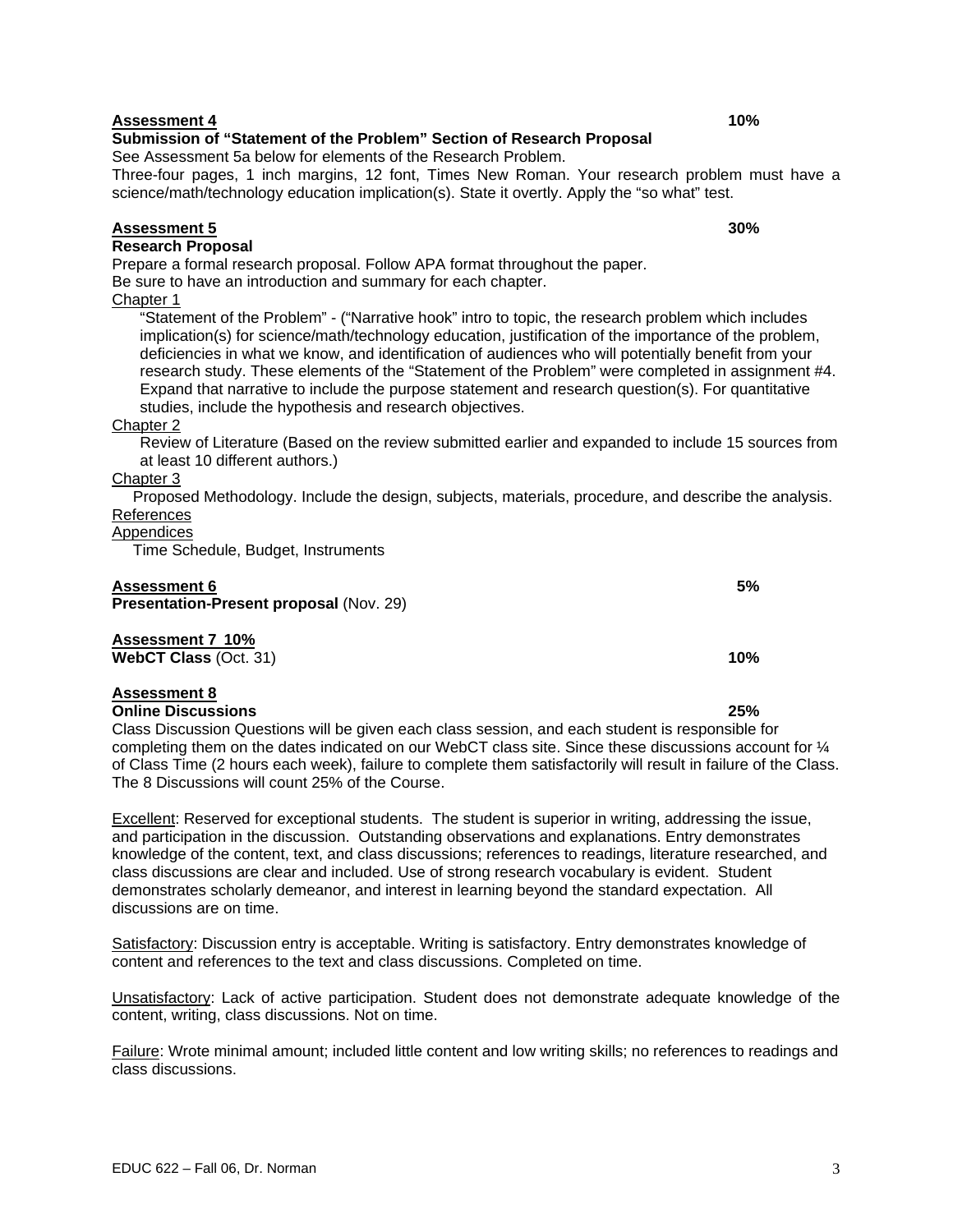| Class<br>Discussion<br># | Excellent<br>90-100 pts. | Satisfactory<br>80-89 | Unsatis-<br>factory<br>$70 - 79$ | Failure<br>$0 - 69$ | Comments |
|--------------------------|--------------------------|-----------------------|----------------------------------|---------------------|----------|
| $\mathbf{1}$             |                          |                       |                                  |                     |          |
| $\overline{2}$           |                          |                       |                                  |                     |          |
| $\mathbf{3}$             |                          |                       |                                  |                     |          |
| $\overline{\mathcal{A}}$ |                          |                       |                                  |                     |          |
| $\sqrt{5}$               |                          |                       |                                  |                     |          |
| 6                        |                          |                       |                                  |                     |          |
| $\overline{7}$           |                          |                       |                                  |                     |          |
| $\, 8$                   |                          |                       |                                  |                     |          |

Average grade for Discussions: \_\_\_\_\_

# **Class Resources**

The primary text, Educational Research, contains the core information that will be the subject of class activities. Students are encouraged to prepare short answers to questions at the end of each chapter. Web based resources may also be introduced based on student need and interest.

The APA Manual is primarily a reference book, but should be brought to class each session, along with the text.

Students will be referred to other on-line sources of information as specific interests are identified throughout the class meetings.

Please note: Adjustment to the syllabus may be made by the professor during the course.

# **Course Grading Criteria**

- 1. Distinguished Category (Grade of A). Reserved for exceptional students. The student is superior in all areas of writing, presentations, and participation. Required research and assignments are superior in both content and writing with outstanding observations and explanations; use of complex, strong vocabulary, appropriate use of APA form and style. Student demonstrates scholarly demeanor, and interest in learning beyond the standard expectation. All papers are turned in on time and the student is actively present during entire class sessions.
- 2. Commendable Category (Grade of B). Very good in all areas producing the expected reports, writings, and presentations. The assignments are turned in on time.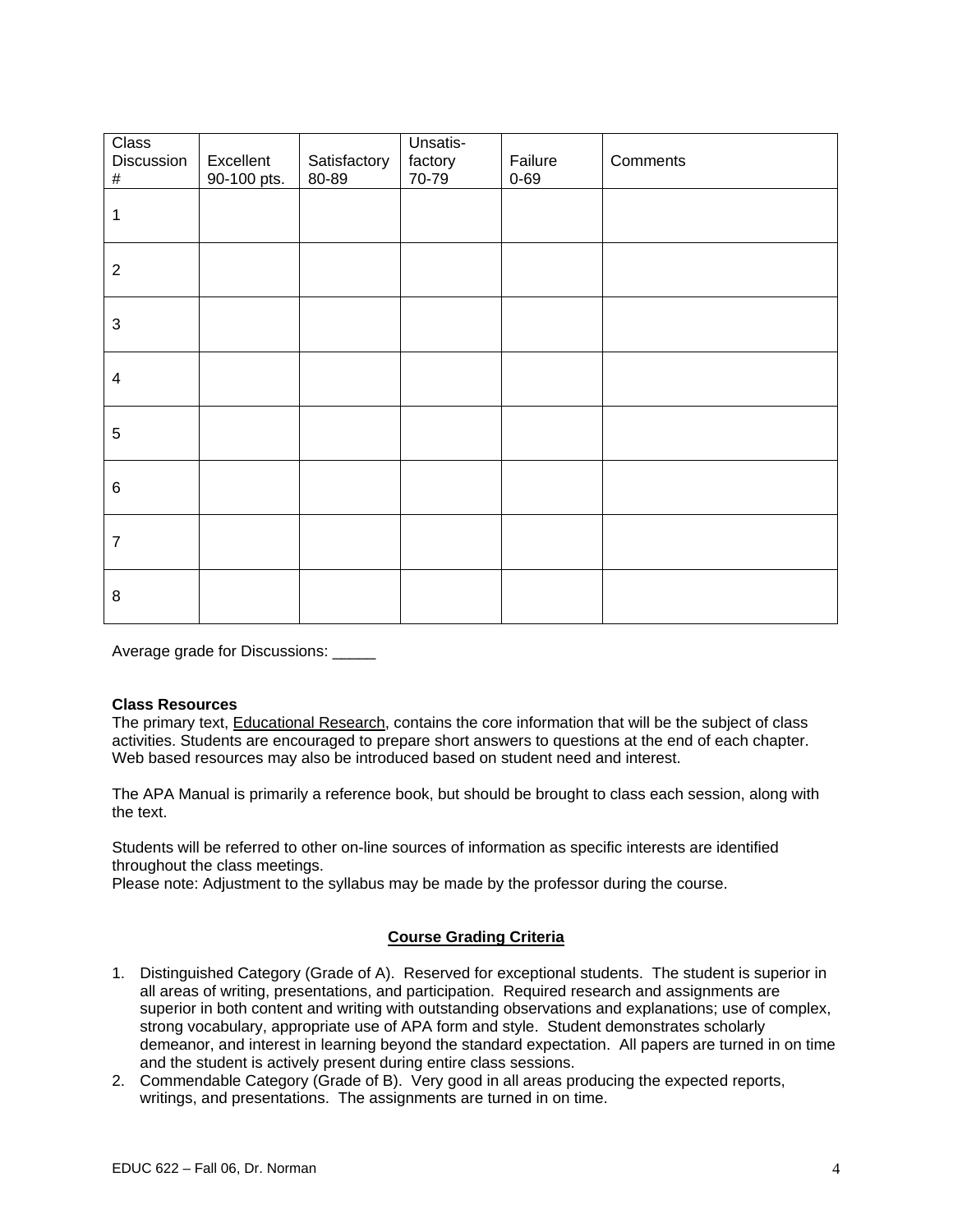- 3. Acceptable or Average Category (Grade of C). Performance is acceptable and meets the minimum requirements.
- 4. Unacceptable (Grade of F). Absences, late arrival and early departure from class, lack of active participation, student does not demonstrate adequate knowledge of the subject matter. Assignments are not turned in on time.

#### **Research Proposal Grading Criteria**

#### All written work must be in APA format.

90-100 The paper contains all required sections and attempts to answer the inquiry question posed by the author. The author demonstrates ease and facility in expressing ideas, observations, and feelings. The writing flows smoothly and naturally, and is understandable. The author stays on topic. The writing shows development of ideas that are interesting or provocative and creates a vivid image of thoughts or feelings through the use of details. The writing demonstrates insightful and reflective thinking. The author uses lively and concrete language appropriate to the paper's purpose. The author clearly communicates the leadership implications of the proposed study. The author observes all elements of APA rules.

80-89 The paper contains all required sections and attempts to answer the inquiry question posed by the author. The author demonstrates ease and facility in expressing ideas, observations, and feelings. The writing flows smoothly and naturally, and is understandable. The author generally stays on topic. The writing shows development of ideas that are interesting or provocative but may not create a vivid image of thoughts or feelings. The author explores ideas, but may be unwilling to take risks or to reshape his or her thoughts. The writing may demonstrate insightful and reflective thinking that is implied or stated. The author communicates the science/math/technology education implications of the proposed study. The author observes most elements of APA rules.

70-79 The paper contains all required sections and attempts to answer the inquiry question posed by the author. The author demonstrates proficiency in expressing ideas, observations, and feelings. The writing is generally understandable and coherent, but lacks complete coherence. The main idea may shift and be difficult to follow. He or she develops ideas in a somewhat predictable fashion but shows some exploration of thoughts. The author may attempt to convey interesting ideas or vivid images, but fails to develop ideas fully. The writing may show some evidence of insightful and reflective thinking. Science/math/technology education implications of study are vague. The author observes some elements of APA rules.

65-69 The paper contains some of the required sections and attempts to answer the inquiry question posed by the author. The author develops few ideas and thoughts, and has difficulty expressing his or her ideas in a fluent manner. The author may construct rambling sentences or lists of ideas, is sometimes confused, and frequently presents an unfocused collection of generalized details. He or she makes weak or ineffective attempts to explore or create vivid impressions. The writing rarely shows evidence of insightful or reflective thinking. Science/math/technology education implications implications of study are unclear. Use of APA rules is haphazard.

60-65 There is limited evidence that the paper contains some of the required sections and attempts to answer the inquiry question posed by the author. The author demonstrates halting, fragmented expression of ideas resulting in unconnected and somewhat incoherent writing. It is brief, thin or insubstantial. Ideas and thoughts are barely developed and the author often relies on merely the title or a single word. There is little or no exploration of ideas. The author shows little or no evidence of insightful or reflective thinking.

<60 There is little or no evidence that the paper contains some of the required sections and attempts to answer the inquiry question posed by the author. The author demonstrates little or no evidence of fluency and little or no coherence. The writing may be garbled and impossible to understand, except for occasional words or phrases. The author relies on the title or a single word without development of ideas or thoughts.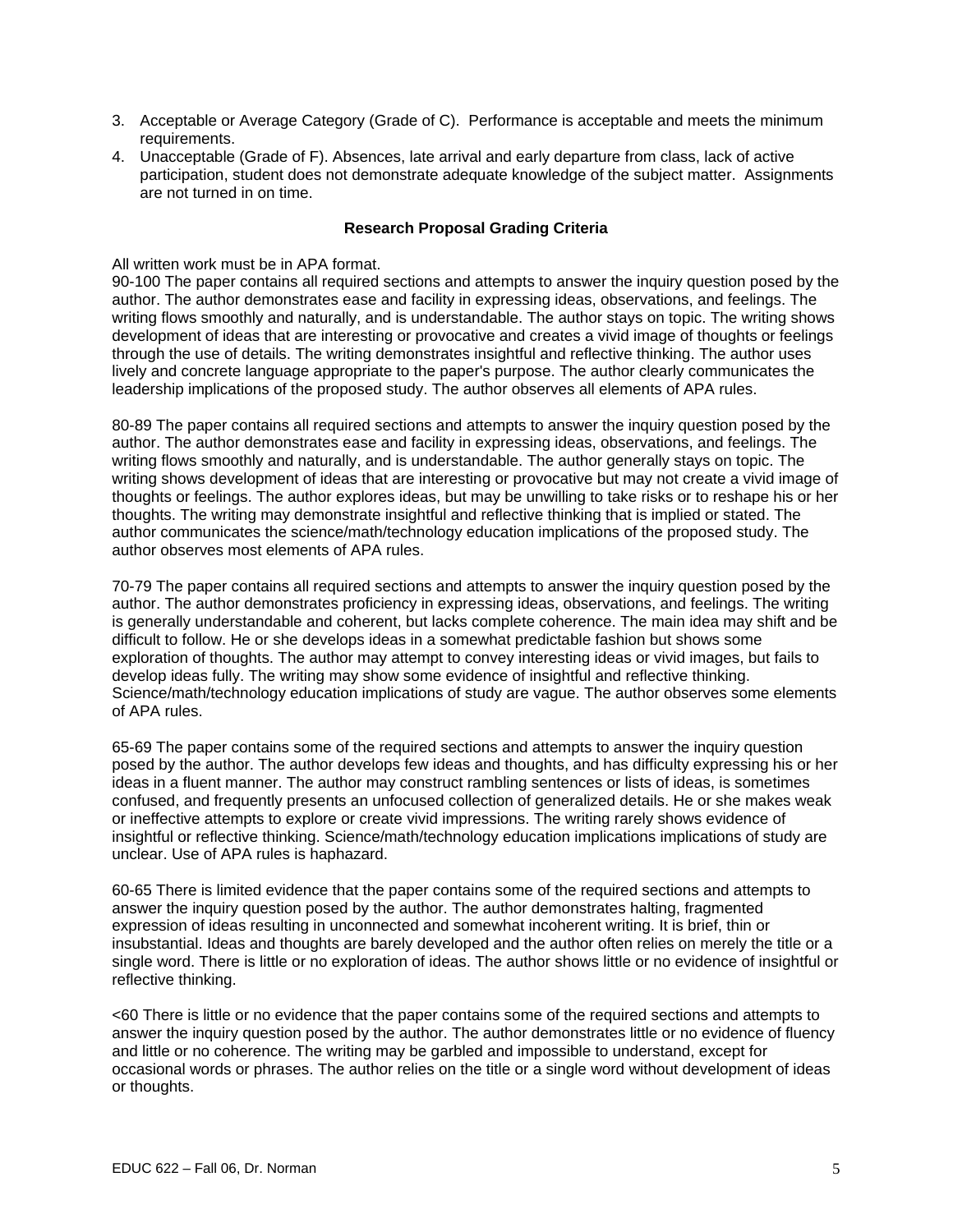### **COE Graduate Program Academic Honesty Information**

CSUSM has an academic honesty policy. All students are required to adhere to the policy and instructors have responsibilities to enforce the policy.

Academic honesty includes the ethical responsibility to appropriately reference and cite the work of others. In addition to the ethical considerations, the work of others is intellectual property and, as such, is protected copyright law.

#### **Plagiarism is a special type of violation of academic honesty. It is the using others' ideas and words without clearly acknowledging the source of that information."**

The CSUSM General Catalog specifies plagiarism as:

- 1. not giving proper credit for ideas, words, or "specific substance of another's work,"
- 2. claiming authorship on a group project without actually doing the work,
- 3. claiming someone else's artistic or scholarly work as your own.

Graduate level writing often requires the quoting, summarizing and paraphrasing of text from published works. This is a complex process. To assist students in appropriately citing the work of others and avoiding situations where citations and references are not provided in the appropriate manner, a list of resources is below. These resources will assure that students have the tools to avoid unintentional violations of the academic honesty policy.

### **Resources**

**APA Manual - Current Edition** Be cautious using internet sources for APA style because they may reference earlier edition rules or may have incorrect information.

**Plagiarism Prevention for Students** – This resource provides self tutorial and self- check quizzes to ensure understanding of basic principles. http://library.csusm.edu/plagiarism/

**Turn It In –** This tool is available to faculty and students may be provided access by their instructors. It assists in identifying passages in your writing that is similar to the original work others. This will assist you in identifying un-cited work of others and afford you the opportunity to properly cite it. www.turnitin.com

**Citation Machine –** This tool provides a way to check if your citation are in APA style. citationmachine.net

#### **Consequences of Violating the Academic Honesty Policy**

The maintenance of academic integrity and quality education is the responsibility of each student within this university and the California State University system. Cheating and plagiarism in connection with an academic program at a campus is listed in Section 41301, Title 5, *California Code of Regulations*, as an offense for which a student may be expelled, suspended, put on probation, or given a less severe disciplinary sanction.